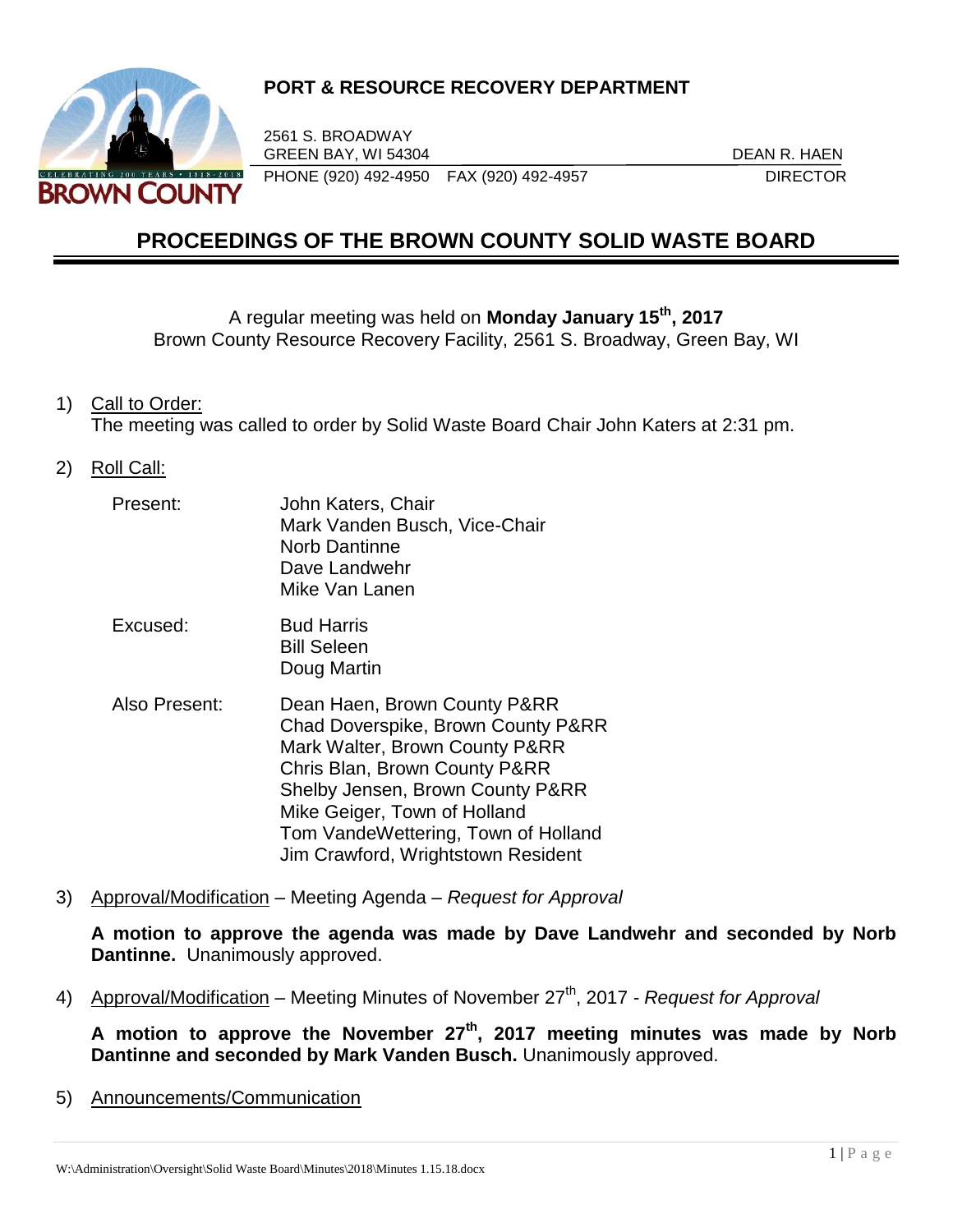Craig Wirtz, Resource Recovery Technician will retire March 1, 2018.

A Town of Holland board meeting was held January 2nd; Chad Doverspike, John Katers and Dean Haen attended the meeting. The Town wanted to hear about the status of the landfill.

#### 6) Public Communication Plan

An overview of the public relations plan is provided. The budget is \$17,500.

## **A motion to approve the Public Communication Plan was made by John Katers and seconded by Mike Van Lanen.** Unanimously approved.

## 7) BOW Regional Planning – *Update*

BOW Directors have agreed to resume BOW Planning effort. First task is to document the value saved by working together. Based on the results, the Directors would begin to look at alternatives and options for continuing our relationship beyond the current agreement and use of the South Landfill. Any outcomes will need support from staff, Executives, Solid Waste Boards and County Boards.

## 8) BOW Labor Services – *Update*

Valley Packaging Inc. (VPI) has been running the recycling facility in Outagamie County since 1998. VPI has had trouble recruiting and retaining employees. BOW went through an Outagamie County RFP process to reevaluate the labor contract. A company called Leadpoint won the contract. Leadpoint runs 22 MRFs around the country. While they will charge more to operate the MRF, there is expected to be an increase in revenue from reduced bale contamination. The cost to change contractors will result in close to break-even. Leadpoint will take over operation of the Tri-County MRF on February 1, 2018. Landwehr suggested and staff agreed to revisit the contract, costs and performance in the future.

## 9) HMR Building Modifications – *Update*

In order to increase efficiency and reduce congestion at the Hazardous Material Recovery Facility changes are being considered. Staff is evaluating adding a third collection day, modifying the building to improve service, checkout and processing. Physical changes are being bid. Staff is evaluating adding a third collection day.

## 10) Evaluation of In-House Processing of Fluorescent, Incandescent and LED Lamps – *Update*

Processing lamps in-house was evaluated. LED's are a concern; the cost to handle is high and the number of bulbs is anticipated to slowly decline. It is not recommended to move forward.

## 11) Clean Sweep Grant – *Update*

The Department was approved for an Ag Grant (\$18,525), HHW Grant (\$32,000) and Prescription Drug Grant (\$5,750) from the DATCP Clean Sweep Program.

## 12) Transfer Station 15 CY Compactor – Update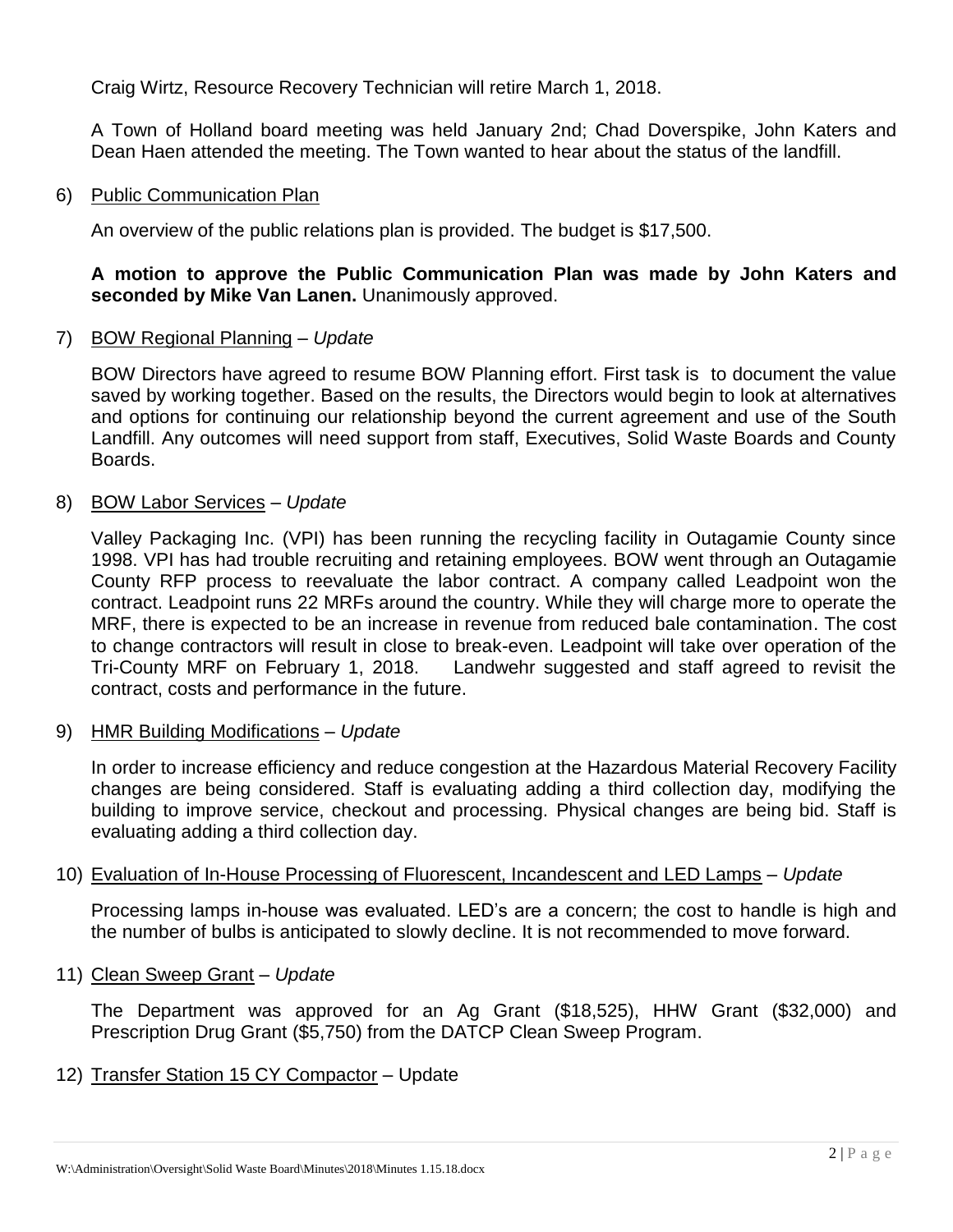The Waste Transfer Station currently has a 15 CY compactor and a 10 CY compactor. The 10 CY compactor is due for replacement. Three companies bid on it. J-Mec (the Department currently has two of their machines), JWR (the Department currently has one of their machines), and Reaction Distributing. Reaction Distributing is from Canada and their bid was the lowest. Foth is currently looking to see if their machine meets all of the bid specifications and staff is checking references. The bid range is \$160,000 - \$215,000. The plan is to have a new compactor installed by the end of February. Brown County is conducting background checks on Reaction Distributing based in Ontario Canada, to determine if their compactor meets the specifications and their response time meets Brown County's needs.

#### 13) South Landfill – Update

#### a. Digester Lease

A letter and proposed lease was sent to Dynamics regarding the South Landfill and digester. There has been no further communication.

#### b. Farm Lease

Based on the bid results, the County will lease 1,118 acres to Weise Brothers Farm with a winning bid of \$421 an acre. Brown County will lease the farm buildings to Rueden Beef with a winning bid of \$19,500.

#### c. Southern Exit Evaluation for South Landfill

At the request of residents from the Town of Holland the Department is looking into creating a south exit from Section 18. A southern exit from Section 18 to the intersection of Lamers-Clancy Road and Old 57 will cost about \$1.9 million. The Department submitted the estimated cost to the Town of Holland and have not heard back from them. County IL is the required access road to the South Landfill and has already been constructed. If residents and the Town would like the Department to create a new exit the host community agreement between the Town and County will need to be ammended. The County has asked the Town to cover the expense of the road, either up front or in lieu of future South Landfill payments. Decision will need to made by the Town in 2018.

#### d. South Landfill Navigability Determination

A Navigability Study was completed by the WDNR on a grassed waterway extending from the SE to the NW in Section 18. It was determined by the WDNR as being nonnavigable.

#### 14) Director's Report – *Update*

No report.

#### 15) Such other Matters as Authorized by Law

No other matter